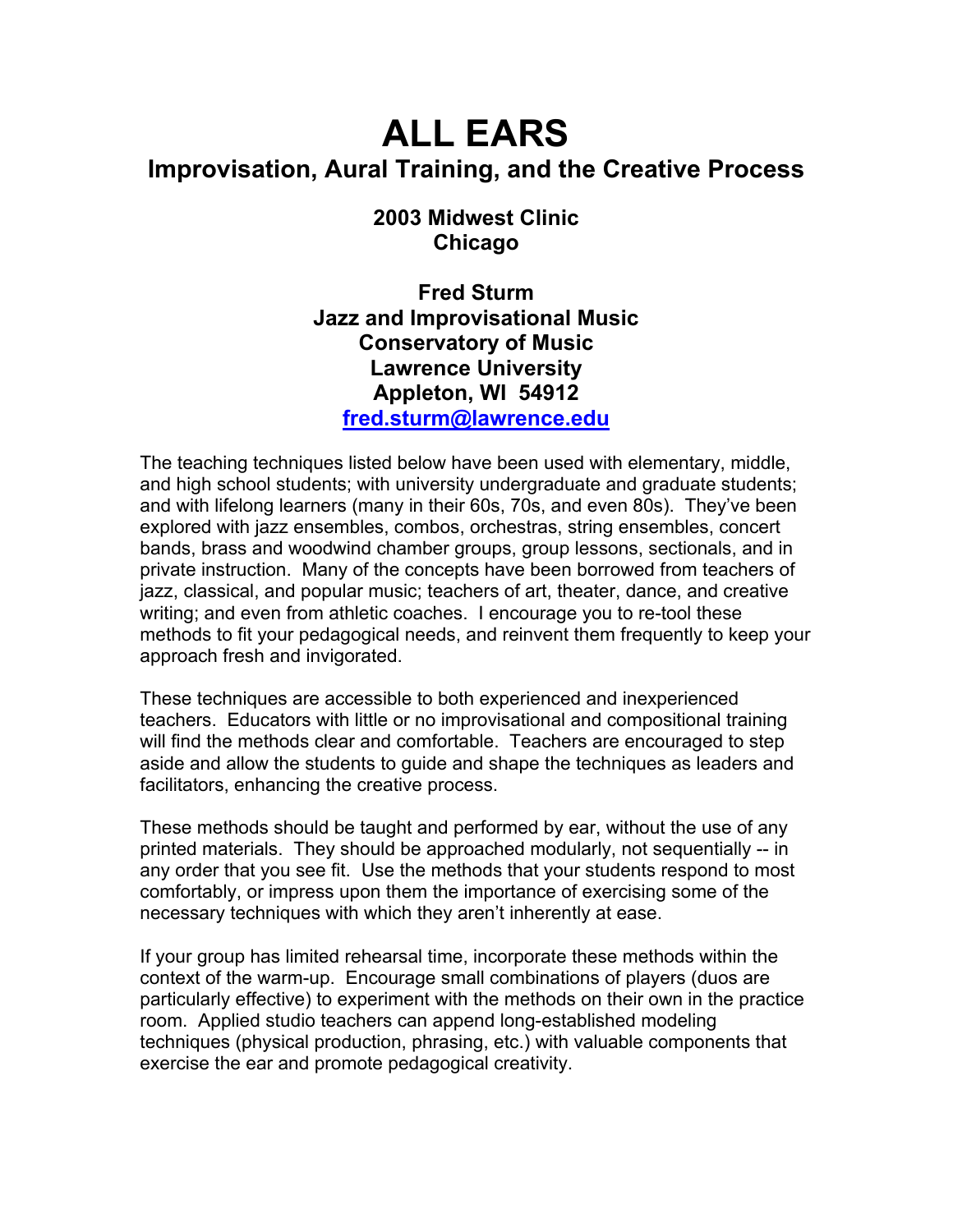#### **1. "CATCH MY PITCH"**  *(Pitch discrimination)*

Mimic (sing, then play) given pitches from any instrument/voice source, producing pitches we hear – and pitches we imagine.

## **2. "FOLLOW THE LEADER"**  *(Call and response imitation)*

Leader improvises a short (one measure?) single-pitched "call" pattern (with or without rhythm section or accompaniment). Group responds in direct imitation of pitches, rhythms, and all dramatic elements (dynamics, articulations, tonal aberrations, etc.). Expand to multiple pitches, multi-measured lengths, various tempos, different time signatures, and numerous rhythmic styles.

#### **3. "QUESTION & ANSWER"**  *(Simple improvised responses)*

Leader improvises a brief "question" (a simple short cell or motive). Group collectively responds with improvised "answers" that are stylistically, rhythmically, and/or tonally related to the "question." Paraphrase with embellishments, mirror rhythms with varied pitches, use same pitches with new rhythms, or simply improvise the "answer."

# **4. "SIMPLE SONGS"**

# *(Executing known melodies)*

Using a melody with which all participants are familiar, the group establishes a starting pitch, sings the tune, and then performs it. OBJECTIVE: Promoting melodious phrasing concepts and illustrating the transition from executing known melodies to playing ideas that we "hear in our heads."

# **5. "EMBELLISHMENT"**

# *(Variation of known rhythmic and melodic material)*

Leader teaches a simple pattern or melodic fragment to group aurally. Leader systematically demonstrates how to paraphrase the basic material by adding and subtracting notes, shifting rhythmic placement, affecting articulations, and altering note durations. Students respond individually or collectively with their own variations.

# **6. "DRONES"**

# *(Manipulating tonality, drama, and form)*

Group intones upon a determined common "drone" pitch. Each individual improvising soloist starts on the drone and plays ANY desired pitches (there are no "wrong" notes), ANY rhythms, mixing dynamics and articulations and tonal effects at will, then returning to the drone to conclude the solo "event," with form and duration determined by soloist.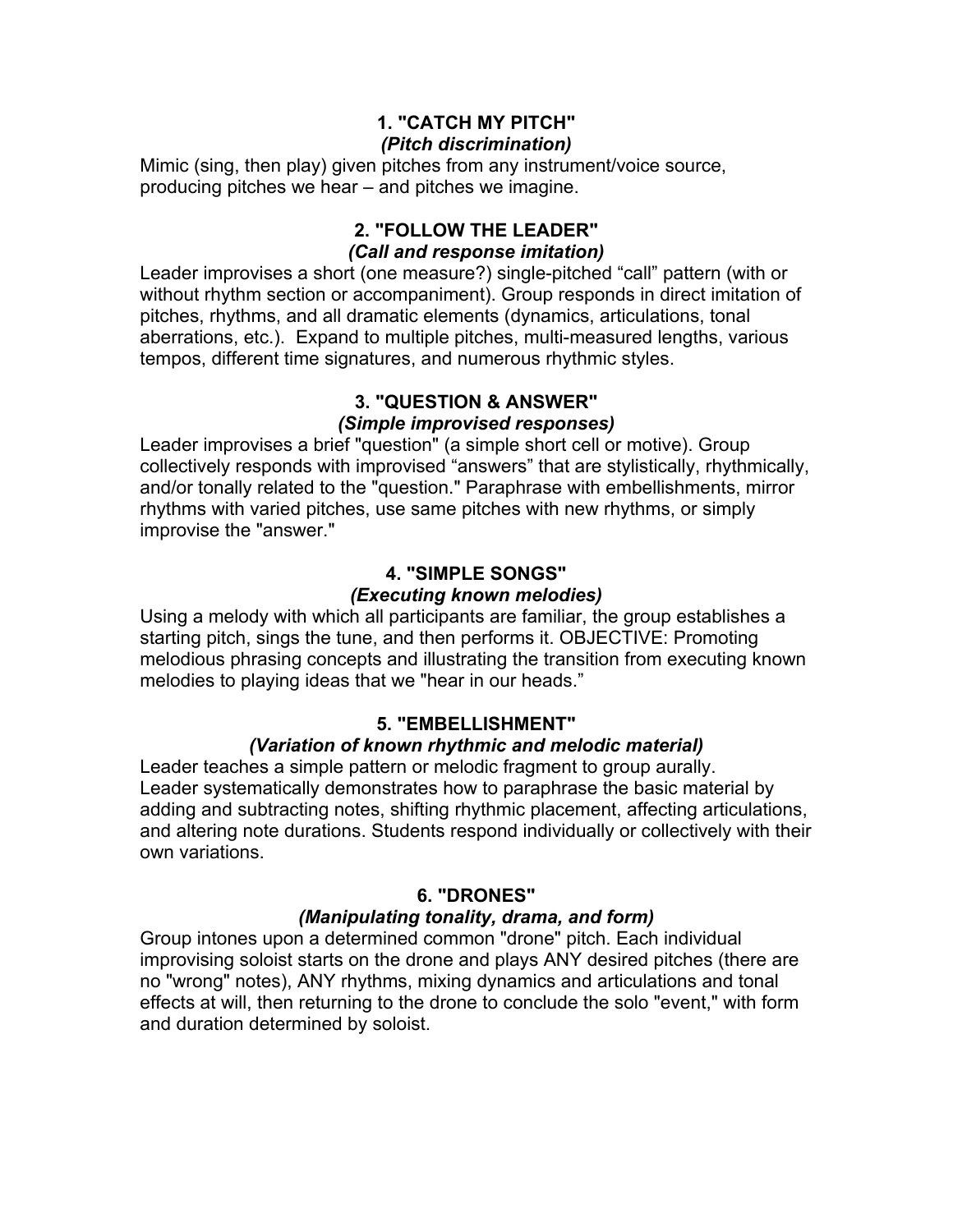#### **7. "SINGLE PITCH RHYTHM-ING"**  *(Expanding rhythmic vocabulary and phrasing)*

Over a repeating drumset/percussion groove or constant rhythmic pattern, students collectively improvise varied rhythms, articulations, dynamics, phrase lengths, and "effects" (bends, scoops, falls, vibrato, shakes, growls, etc.) on ONE given pitch.

## **8. "BI-, TRI-, and QUADRA-PHONICS"**  *(Small cell development and harmonic outlining)*

Leader establishes simple chord progression. Using 2 (mode steps 1+2), later 3 (mode steps 1-2-3), and eventually 4 (mode steps 1-2-3-5) given pitches, students learn how to assemble and unify phrases within limited improvised pitch collections. Pitches can be approached linearly by soloists and bass voices, and they can be grouped into 2-, 3-, and 4-note vertical sonorities by comping instruments (exploring various inversions and "voicings").

## **9. "PENTA-SONICS"**

## *(Utilizing 5-note structures horizontally and vertically)*

Group establishes a common root tone. Like reciting a major scale, students collectively perform simple 5-note major pentatonic scales (degrees 1-2-3-5-6) on the given root. The absence of half-steps (normally between 3+4 and 7+8) promotes consonance regardless of density or inversion of the five tones (ideal for comping instruments and spontaneous improvised chords by group). Simple harmonizations through parallel "planings" within the given scale are also possible. Pentatonic melodies found in ethnic musics from around the globe are ideal for these exercises in which every tonal and improvisational aspect is drawn from the 5 basic pitches.

## **10. "DIGITAL PATTERNS"**

#### *(Simple lines to define harmonies and establish bass lines)*

Leader establishes style and key (or simple chord progression). Group plays the root of each chord for its full duration. Eventually, group plays quarter notes on each root for the duration of the given chord. Next, 1-2-1-2 patterns in legato quarter notes are played for the duration of each chord. When comfortable for all, digital pattern is extended to 1-2-3-1 for each chord's duration. Expand to 1-2-3-5. This exercise simply spells out how "walking" bass lines are built, but on a more advanced level, these patterns can be transformed into improvised 2-, 3-, and 4-note cells used to define harmony within improvisations.